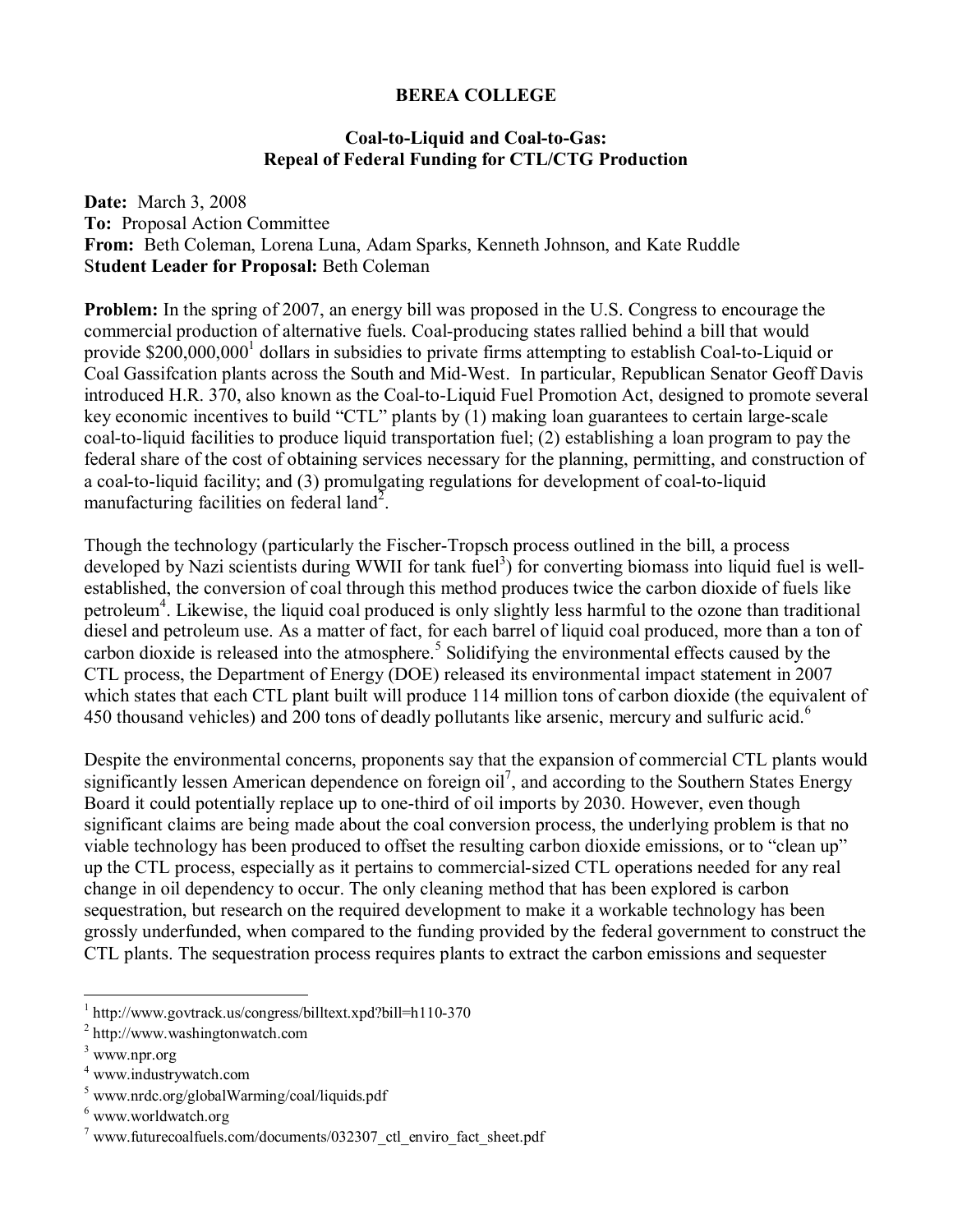them via oceanic sequestration or terrestrial sequestration. As an example of the government's misguided efforts, a recently proposed private-Federal energy alliance attempted to construct the world's first clean-burning CTL center, FutureGen, in Illinois but funding was revoked in late January due to the continually rising cost projections for building the plant, not because of the environmental impact of the process.<sup>8</sup> Federal and state governments continue to pledge funding to the development and expansion of the synthetic fuel industry on the promise companies will use green methods of production but no such efforts are evident at this time.

As governmental funding increases for the construction of CTL plants, only minimal governmental funding is provided to enhance carbon sequestration research. Until such technology becomes economically viable, the government is investing millions in an industry that promotes eco-terror, not just from the effects of CTL production itself, but through the means by which this coal is harvested, such as Mountaintop Removal, the method of coal mining that now powers coal extraction in the Appalachian region and beyond, predominantly within Eastern Kentucky and West Virginia. This harmful practice has devastating effects on the environment, using explosives to blast away thousands of vertical feet in terrain to expose coal seams and then fill surrounding valleys with the debris. Not only does this ruin local ecosystems and water sources, but the structures of waste and run-off storage areas and sludge ponds have been documented as immensely unstable and destructive to local communities and even state water supplies. Additionally, explosions used to propel MTR activities result in copious amounts of dust settling on residential properties for miles in the surrounding area—dust infused with highly toxic and even carcinogenic sulfur compounds that pose a dangerous threat to citizens. At current rates, projections indicate that nearly 1.4 million acres of land in the U.S. will be mined through this method by 2010, and company commitments to CTL would drastically increase demand for coal and this method of mining—much to the devastation of local communities<sup>9</sup>.

**Solution:** Congress will immediately place a moratorium on any new or additional government funding of CTL plant construction until such time that carbon sequestration technology is adequately researched and made available at the commercial level. To hasten the production of such technology, the Department of Energy will reallocate half of its \$200,000,000 CTL budget to research and development in coal-producing states to develop viable commercial-level coal sequestration technology. Those energy and utilities corporations who have already received federal funding for CTL technology may retain those subsidies only if they choose to convert existing CTL plants into corn or sugar based ethanol production facilities. In this way, the federal government would ensure that current efforts to combat the catastrophic effects of climate change are not countered by the use of a fuel that is twice as harmful as petroleum. The other half of the DOE's \$200,000,000 budget will be reallocated to developing other renewable fuel sources like solar, geothermal, hydroelectric, and wind energy. The real-world feasibility of this solution is high given that all three 2008 Presidential candidates have vowed support for clean coal technology but only if restrictions are placed on the levels of pollution associated with the technology. This proposed plan will reduce such levels and provide research for alternative fuel sources as well. In addition, even the DOE has expressed interest in furthering carbon sequestration research, citing large-scale projects such as Sleipner in the North Sea, In-Salah in Algeria, and Snøhvit in the Barents Sea as evidence that it is practical; however, DOE representatives note that they cannot commit to such research because under the 2007 Clean Coal Power Initiative, they have no authority to suggest

 8 www.dailyillini.com/media/paper736/sections/20080129News.html

<sup>&</sup>lt;sup>9</sup> http://www.nrdc.org/globalWarming/coal/liquids.pdf